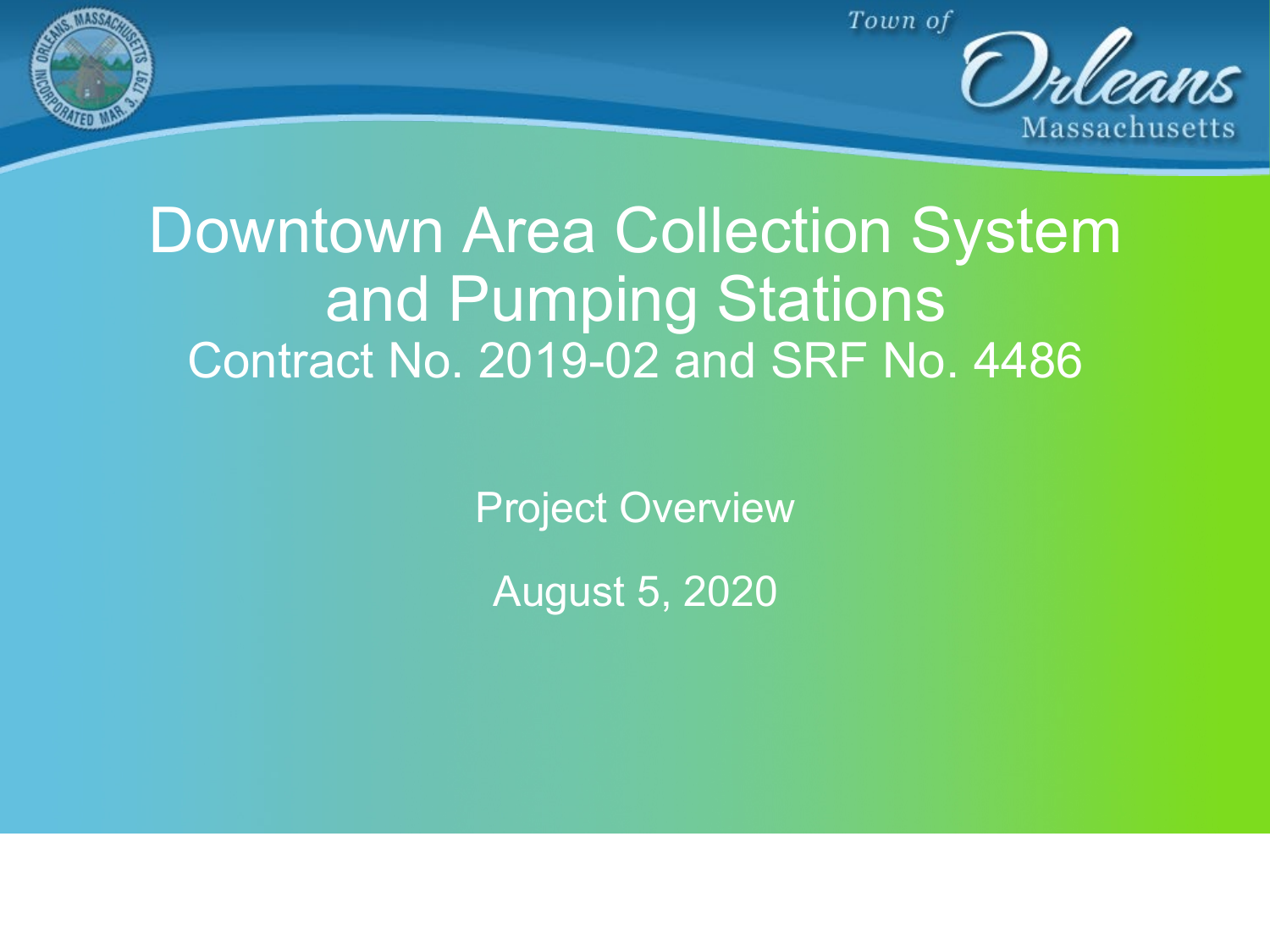

Downtown Area Collection System and Pumping **August 5, 2020** Stations Project Overview



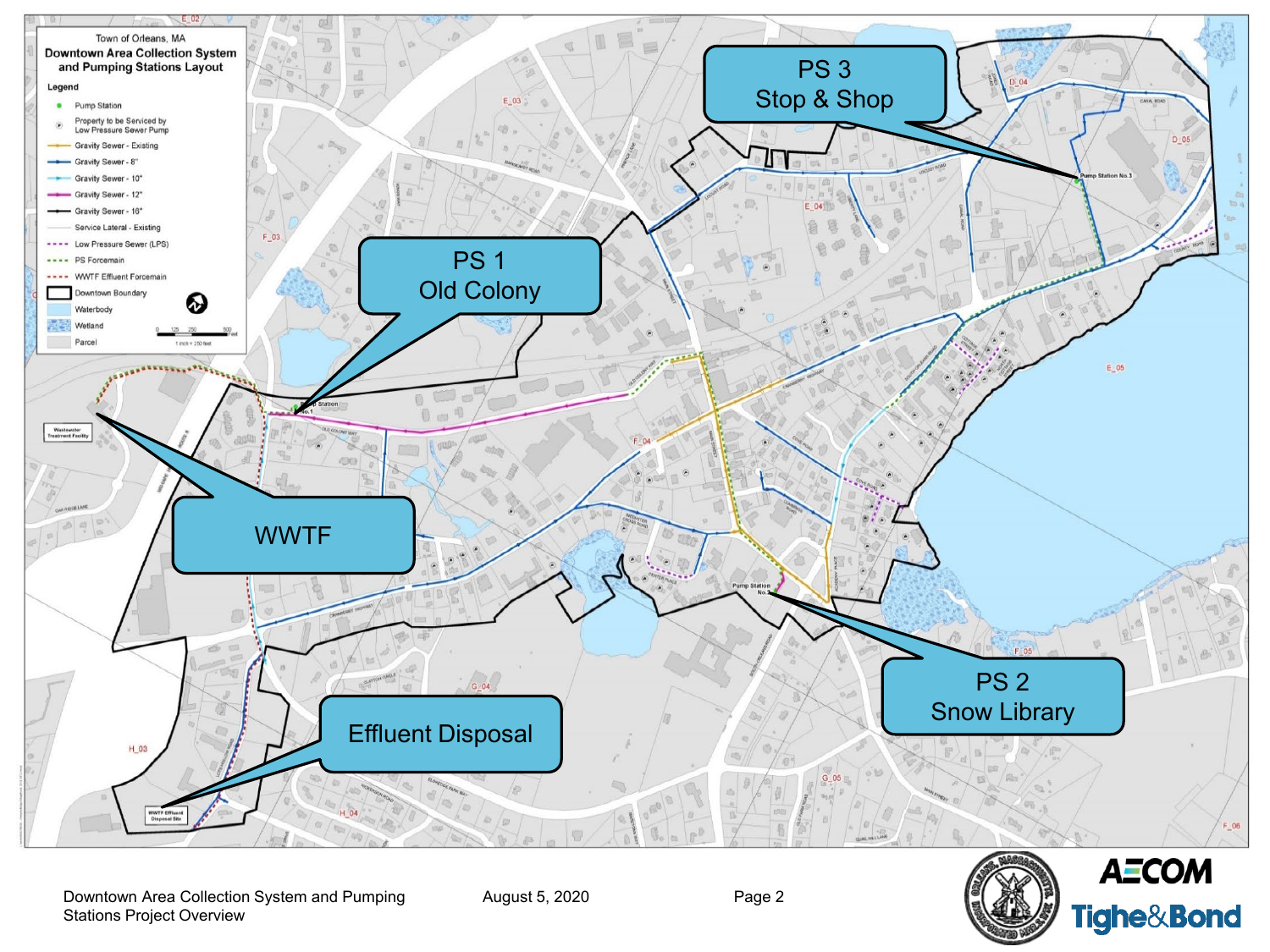# **Project Overview (cont.)**

#### **General Scope of Work**

- About 32,200 Linear Feet of 8-inch through 18-inch PVC Gravity Sewer
- About 11,400 Linear Feet of 6-inch and 8-inch PVC and HDPE Force Main
- About 2,100 Linear Feet of 2-inch Low Pressure Sewer
- Piping System Connected Under Route 6
- 3 Submersible Pumping Stations

# **Time for Completion - 751 Calendar Days / 304 Working Days**

 **No DCAMM Certification or MassDOT Highway Division Certification Required**

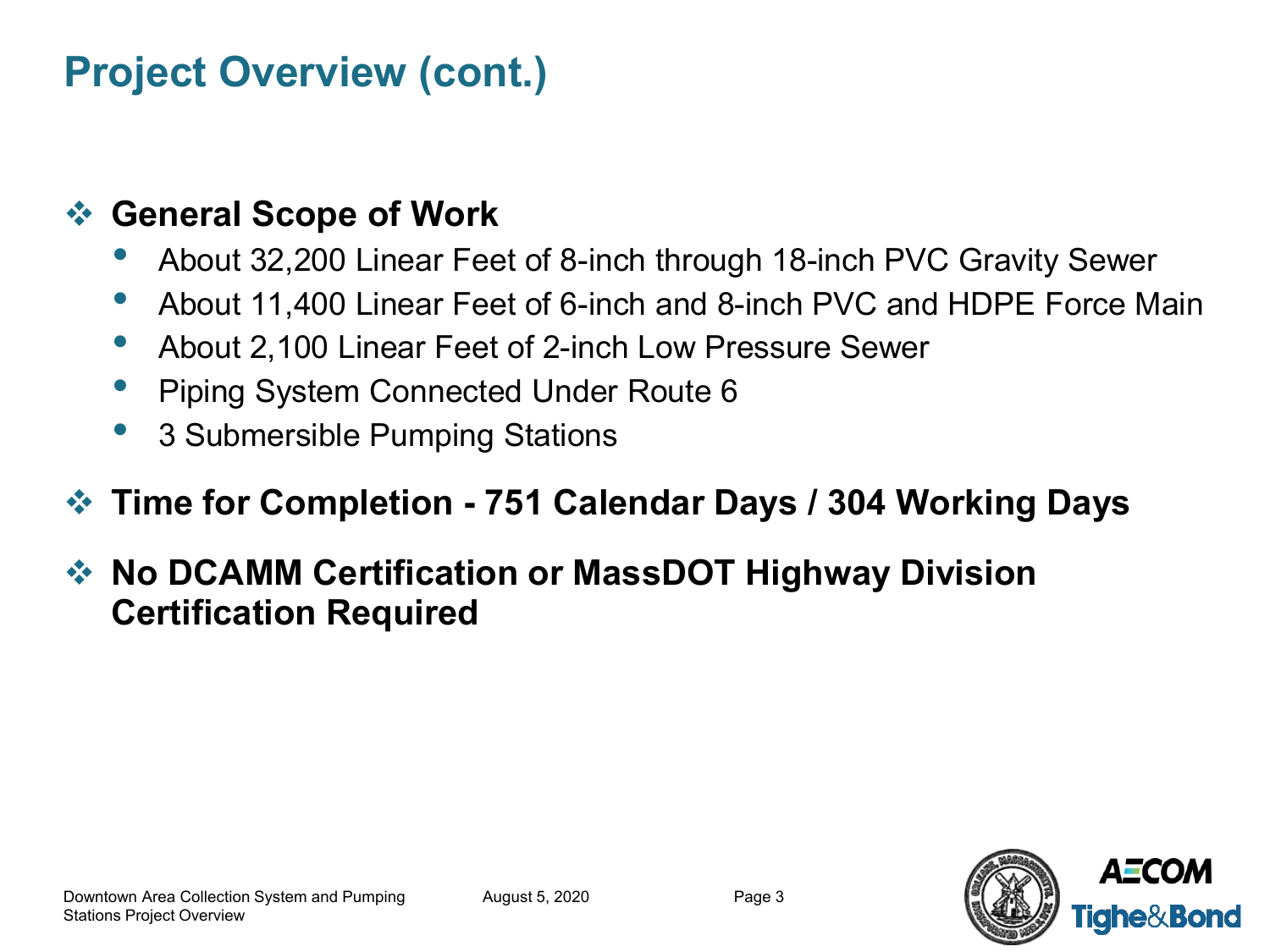#### **Preconstruction Requirements**

- **Submittals**
- Digital Videodisc Recording
- Health and Safety Plan
- Traffic Management Plan
	- Prepare and Submit to Town, Engineer and MassDOT for Review and Approval
	- Detours and Road Accessibility
	- Responsible for Ordering and Coordinating Traffic Details
- Project Schedule

### **Progress Schedule - "Two-week Look Ahead"**

- Summarizes Anticipated Construction Activities
- Thursday of Each Week

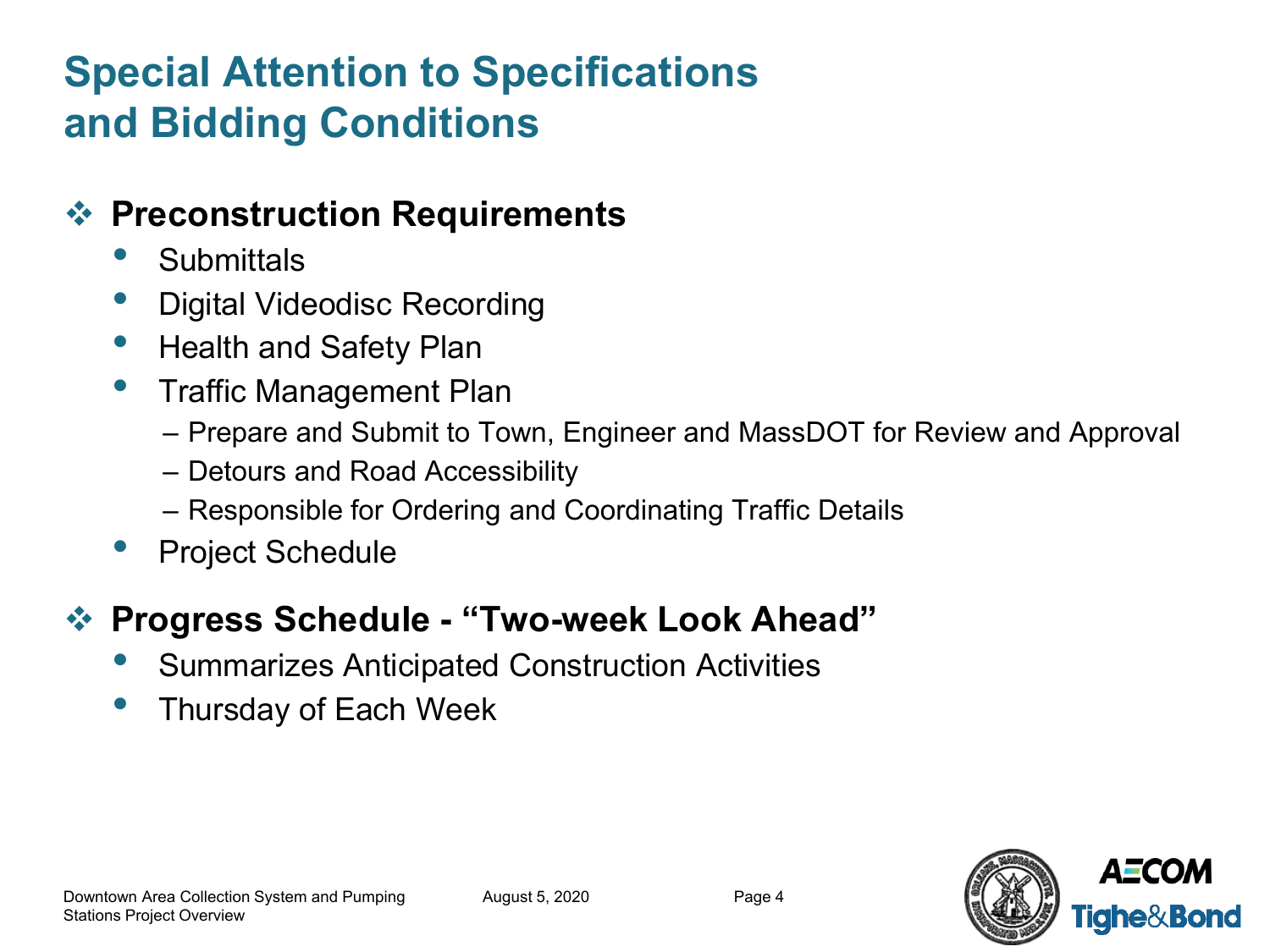### **Easements Obtained**

### **Permits and Licenses Obtained**

- Cape Cod Commission Consistency Review
- Massachusetts Historical Commission
- MassDEP CWMP Approval
- Orleans, MA Conservation Commission Order of Conditions
- United States Army Corps of Engineers
- MassDOT Route 6 Crossing

### **Permits and Licenses Anticipated to be Obtained**

- MassDOT Route 6A and Route 28 Road Opening
- Winter and Summer Work Moratorium

### **Town Permits to be Issued After the Contract Award**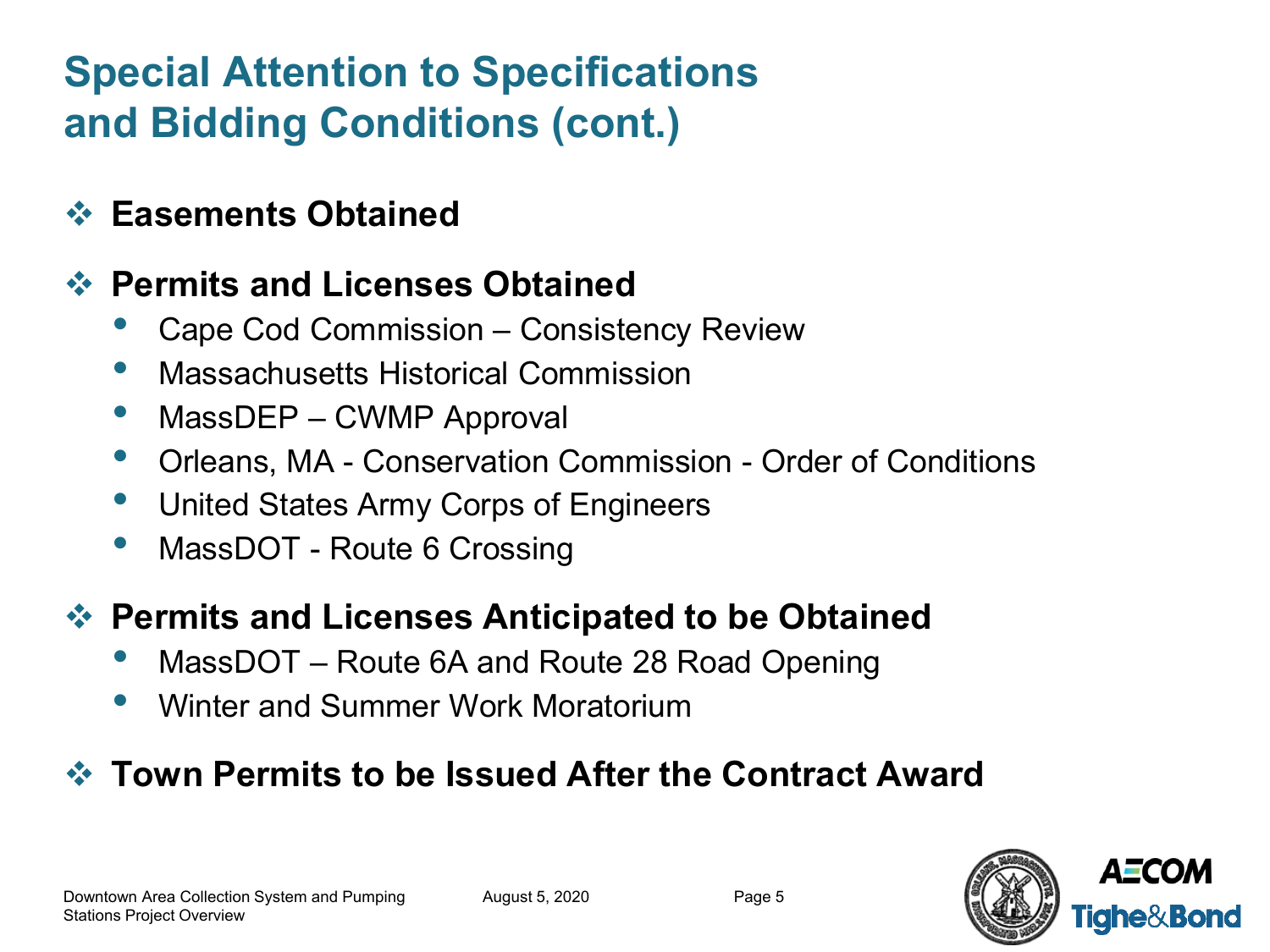### **EPA Construction General Permit**

- Prepare a SWPPP and File an NOI with EPA
- Implement SWPPP and Perform Required Inspections

### **❖ Hours of Operation**

- No Outdoor Activities Permitted Before 7:00 am or After 5:00 pm
- No Outdoor Activities Permitted Saturday, Sunday, Legal Holidays and the Two Days Preceding the Legal Holidays

### **Number of Crews**

- Minimum Number of Mainline Crews
- One Service Connection Crew
- One Cleanup/Restoration Paving Crew

# **❖ Sequence of Construction**

• Specified under Section 01030, Special Requirements



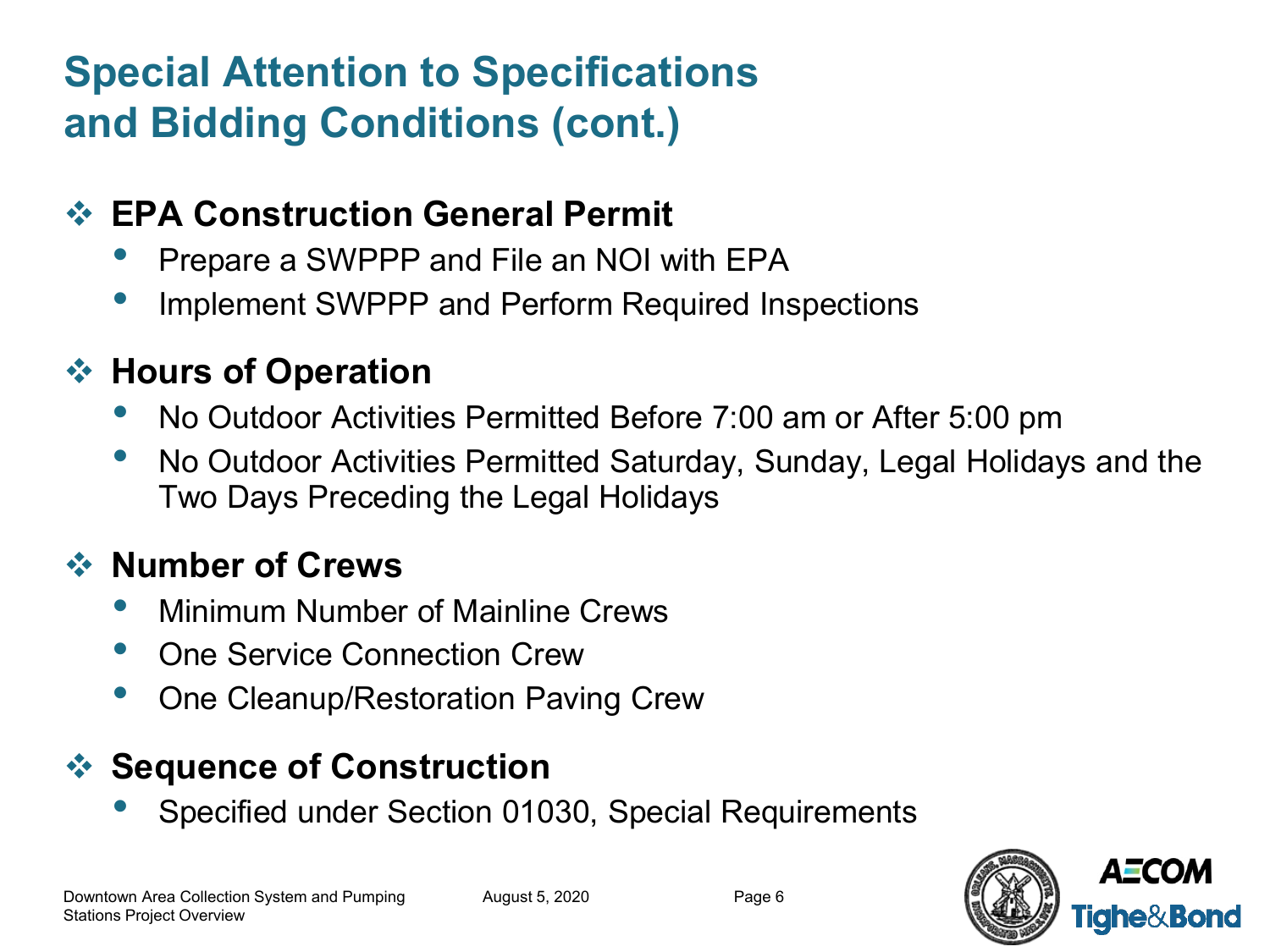### **Summer Season Work May 15 through September 15**

- ❖ Brewster Crossroads
- ❖ Jones Road
- ❖ Canal Road Roundabout to Locust Road
- **❖** Liberty Lane
- ❖ Center Place
- $\div$  Route 6 Crossing
- Cove Road North of Route 28

#### **Winter Season Work October 15 through March 31**

- **❖** Cottage Street
- **❖ North Cottage Street**
- Cove Road South of Route 28
- **❖ Old County Road**
- **❖ Cranberry Cove Plaza**

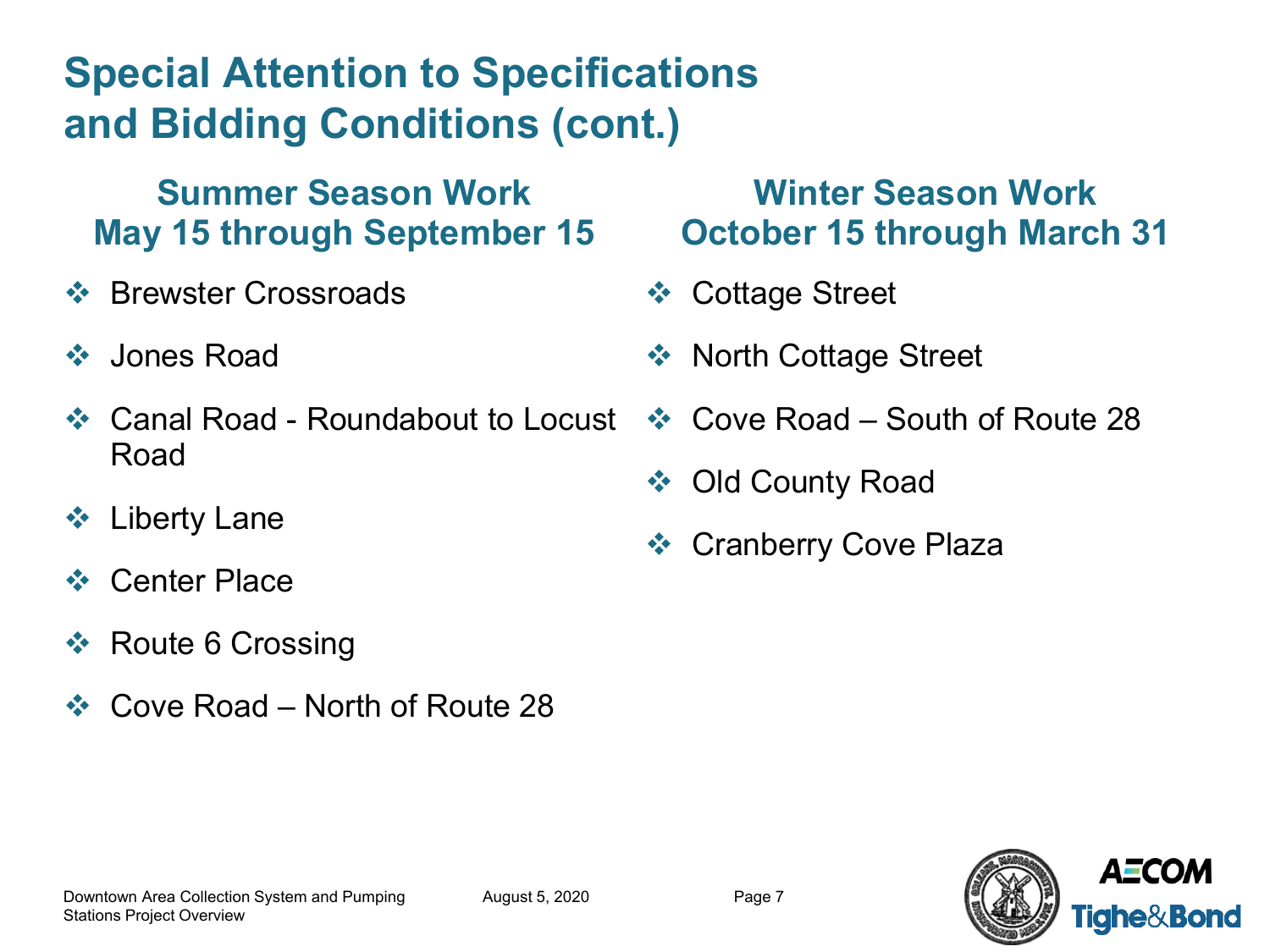#### **Pavement Repair and Restoration**

- Specified under Section 01030, Special Requirements
- Required to Place Temporary Pavement Every Friday or As Specified in MassDOT Permit for State Roadways

# **Archeological Sensitive Areas**

- Cultural Resource Training
- Machine Monitoring

# **Existing Brick Sidewalks**

- Installation of Service Laterals
- Minimize the Number of Bricks Removed
- Replace the Existing Bricks Following Installation of Service Laterals
- No Saw Cutting and/or Splitting of Existing Bricks

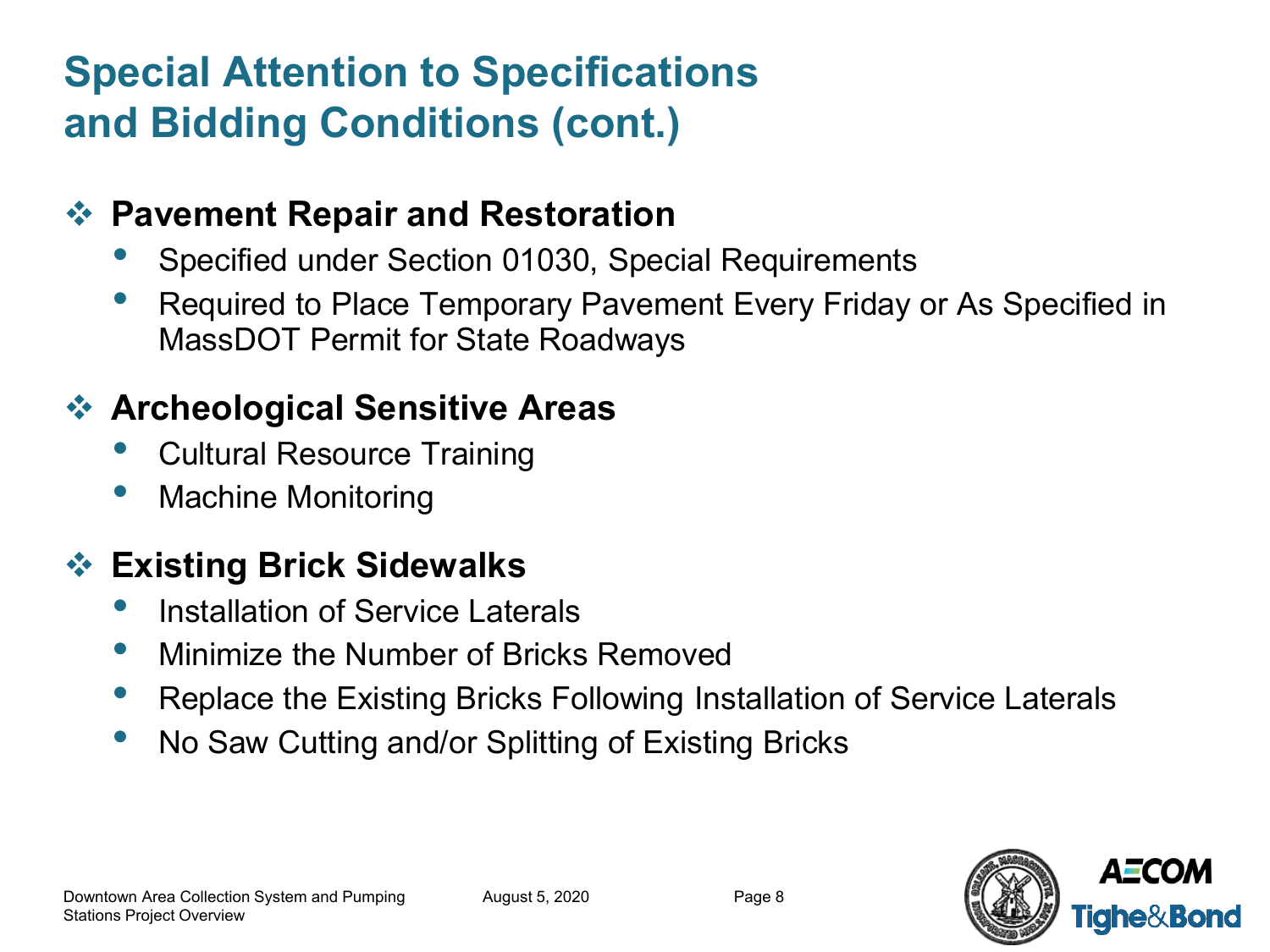- **Monthly Photographs**
- **Crushed Stone and Processed Glass Aggregate**

#### **Active Vehicle Loop Detectors**

- Cranberry Highway with Eldredge Park Way and West Road
- Cranberry Highway with Old County Road and Stop and Shop Plaza **Entrance**

#### *<b>❖* Sensitive Sites

- Pump Station 2 Snow Library
- Pump Station 3 Cranberry Cove Plaza with Off Season Work at Cranberry Cove Plaza
- Minimize Disruption of Facility Operation During Construction
- Continue on-site Sewage Disposal System Service During Construction
- On-Site Sewage Disposal System Demolition and Restoration